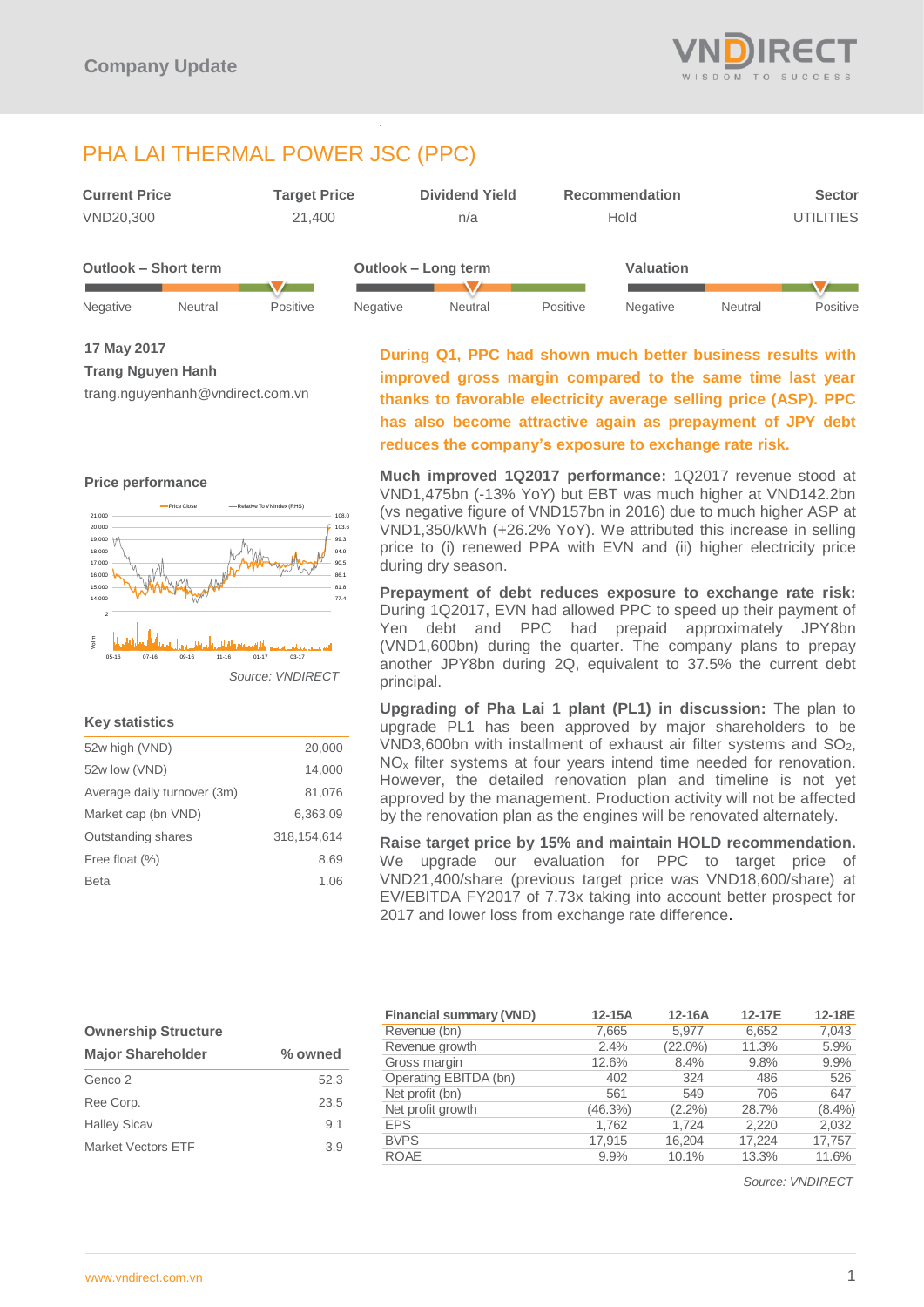

## **1Q2017 improved performance**

**Higher ASP:** Electricity output during 1Q reached 1,186 million kWh (-18.2% YoY and 94.1% quarterly target). 1Q ASP at VND1,350/kWh (+26.2% YoY) had boosted gross profit margin to much higher 16.8% (vs 2.82% in 2016). The combined effect from (i) renewed contract with EVN allowing PPC to put up electricity for sale at higher price compared to same period last year, and (ii) the grid's overall higher buying price in dry season, contributed to higher selling price seen.

PPC also incurred less loss from exchange rate difference (VND168.2bn) during 1Q2017 compared to 1Q2016 (VND261.5bn) .

**2017 better outlook**: 2Q2017 and the whole year outlook is predicted to be better with weak El Nino coming back, predicting a much hotter summer and less rain. This will be favorable for thermal power plants to become main source of electricity as power demand heightens and hydropower production activity decreases.

For 2017, we forecast total electricity output to be at 5,591 million kWh (+6.6% YoY) with ASP approx. VND1,293/kWh (+5% YoY). Total forecasted revenue will be VND6,652bn (+11.2% YoY) and EBT of VND793bn (+28.7% YoY) with scenario of 1% appreciation in JPY.

**Stable dividend payment plan**: The company will pay out 2016 second cash dividend payment of VND1,200/share within 2Q (est. 2016 dividend yield of 10% at market price of VND20,000/share). May 29 and May 30 will be the ex-date and record date for receiving the dividend payment respectively. In 2018, PPC plans to pay out 2017 cash dividend at VND1,500/share.

## **Lower exposure to JPY fluctuation**

According to our calculation, total principal of Yen debt remaining at the end of 2017 will be JPY5.35bn (-74.9% YoY). PPC's exposure to fluctuation in JPY exchange rate is significantly reduced: with 1% appreciation/depreciation in JPY, PPC is forecasted to lose/gain an amount equal to VND10.5bn (vs VND40.1bn in 2016 with 1% appreciation scenario).

The company's leverage (debt/assets) decreases with the prepayment of debt.

**Effect on interest expense and interest income:** JPY8bn during 1Q was paid using short-term savings (VND1,010bn) and lending receivables to EVN (VND590bn). PPC plans to prepay another JPY8bn during Q2 using additional short-term borrowings in VND (VND1,300bn) at 5% interest rate. This amount will be paid back in 2018 when long-term lending to EVN matures. The company plans to pay another JPY2.5bn in 2018 and the rest in 2019 (approx JPY2.8bn) to complete its payment of Yen debt by end-2019.

In our calculation, using short-term savings and lending receivables to pay back Yen debt will also reduce interest income PPC receives in 2017 by 32.8% YoY down to VND266.8bn. Interest expense will decline by 34.9% YoY with combined results of (i) decreasing Yen debt (interest at VND49.2bn), and (ii) additional short-term borrowing (interest at VND32.5bn). As the fall in interest income is higher (in absolute amount) than the reduction in interest expense, the net effect is a reduction in interest income of 31.2% YoY down to VND185.1bn, not including loss/gain from revaluation of Yen debt.





Source: VNDIRECT

The borrowing in JPY the company is currently prepaying incurs 2.7% interest rate per annum.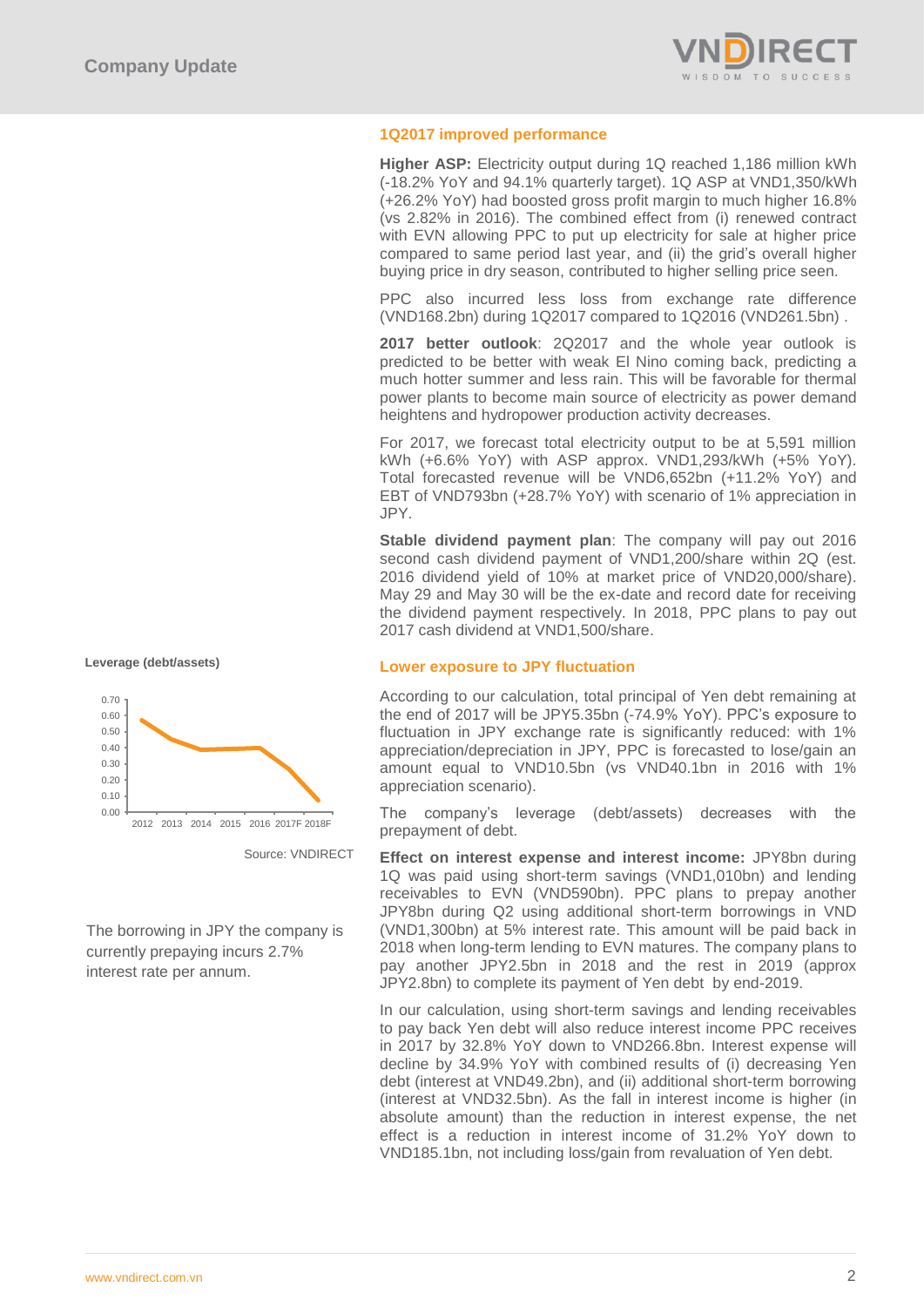#### **Valuation**



#### **Income statements**

| (VNDbn)                       | 12-16A   | 12-17E   | 12-18E   |
|-------------------------------|----------|----------|----------|
| Revenue                       | 5,977    | 6,652    | 7,043    |
| Cost of sales                 | (5, 474) | (5,997)  | (6, 344) |
| Gen & admin expenses          | (108)    | (119)    | (126)    |
| Selling expenses              | $\Omega$ | $\Omega$ | $\Omega$ |
| <b>Operating profit</b>       | 396      | 536      | 573      |
| <b>Operating EBITDA</b>       | 324      | 486      | 526      |
| Depreciation and amortisation | 72       | 49       | 48       |
| <b>Operating EBIT</b>         | 396      | 536      | 573      |
| Interest income               | 397      | 267      | 120      |
| <b>Financial expense</b>      | (254)    | (97)     | (51)     |
| Net other income              | 12       | 23       | 18       |
| Income from associates & JVs  | 64       | 64       | 64       |
| Pre-tax profit                | 616      | 793      | 725      |
| Taxation                      | (62)     | (79)     | (73)     |
| Minority interests            | (6)      | (7)      | (6)      |
| Net profit                    | 549      | 706      | 647      |
| Adj. net profit to ordinary   | 549      | 706      | 647      |
| Ordinary dividends            |          |          |          |
| <b>Retained earnings</b>      | 549      | 706      | 647      |

#### **Cash flow statement**

| (VNDbn)                                     | 12-16A   | 12-17E   | 12-18E   |
|---------------------------------------------|----------|----------|----------|
| Pretax profit                               | 616      | 793      | 725      |
| Depreciation & amortisation                 | 72       | 49       | 48       |
| Other non cash gains/(losses)               | (92)     | 13       | 6        |
| Other non operating gains/(losses)          | (135)    | (248)    | (148)    |
| Tax paid                                    | (12)     | (11)     | (73)     |
| Other operating cash flow                   | (467)    | $\Omega$ | 0        |
| Change in working capital                   | (235)    | (109)    | (101)    |
| Cash flow from operations                   | (253)    | 486      | 456      |
| Capex                                       | (83)     | (295)    | (253)    |
| Proceeds from assets sales                  | $\Omega$ | $\Omega$ | $\Omega$ |
| Others                                      | 703      | 1,600    | 1,800    |
| Other non-current assets changes            | 486      | 354      | 202      |
| Cash flow from investing activities         | 1,106    | 1,659    | 1,750    |
| New share issuance                          | $\Omega$ | $\Omega$ | $\Omega$ |
| Shares buyback                              | $\Omega$ | $\Omega$ | $\Omega$ |
| Net borrowings                              | 20       | 1,300    | $\Omega$ |
| Other financing cash flow                   | (2)      | (3, 171) | (1,800)  |
| Dividends paid                              | (799)    | (382)    | (477)    |
| Cash flow from financing activities         | (781)    | (2, 253) | (2, 278) |
| Cash and equivalents at beginning of period | 714      | 786      | 678      |
| Total cash generated                        | 72       | (107)    | (71)     |
| Cash and equivalents at the end of period   | 786      | 678      | 607      |



#### **Balance sheets**

| ратансе энеетэ                        |          |          |          |
|---------------------------------------|----------|----------|----------|
| (VNDbn)                               | 12-16A   | 12-17E   | 12-18E   |
| Cash and equivalents                  | 786      | 678      | 607      |
| Short term investments                | 2,110    | 1,100    | 1,100    |
| Accounts receivables                  | 2,727    | 2,365    | 1,970    |
| Inventories                           | 557      | 610      | 645      |
| Other current assets                  | 5        | 4        | 5        |
| <b>Total current assets</b>           | 6,184    | 4,758    | 4,327    |
| <b>Fixed assets</b>                   | 742      | 728      | 711      |
| <b>Total investments</b>              | 1,950    | 2,042    | 1,963    |
| Other long-term assets                | 1,711    | 1,655    | 494      |
| <b>Total assets</b>                   | 10,588   | 9,183    | 7,495    |
| Short-term debt                       | 382      | 1,300    | $\Omega$ |
| Accounts payable                      | 247      | 278      | 293      |
| Other current liabilities             | 940      | 893      | 939      |
| <b>Total current liabilities</b>      | 1,568    | 2,472    | 1,232    |
| Total long-term debt                  | 3,825    | 1,189    | 571      |
| Other liabilities                     | $\Omega$ | $\Omega$ | $\Omega$ |
| Shareholders' equity                  | 5,155    | 5,480    | 5,649    |
| Minority interests                    | 38       | 42       | 43       |
| <b>Total liabilities &amp; equity</b> | 10,588   | 9,183    | 7,495    |
|                                       |          |          |          |

#### **Key ratios**

|                         | 12-16A         | 12-17E         | 12-18E    |
|-------------------------|----------------|----------------|-----------|
| <b>Dupont</b>           |                |                |           |
| Net profit margin       | 9.2%           | 10.6%          | 9.2%      |
| Asset turnover          | 1              | 1              | 1         |
| <b>ROAA</b>             | 5.1%           | 7.1%           | 7.8%      |
| Avg assets/avg equity   | $\overline{2}$ | $\overline{2}$ | 1         |
| <b>ROAE</b>             | 10.1%          | 13.3%          | 11.6%     |
| Efficiency              |                |                |           |
| Days account receivable | 103            | 93             | 93        |
| Days inventory          | 37             | 37             | 37        |
| Days creditor           | 17             | 17             | 17        |
| Fixed asset turnover    | 8              | 9              | 10        |
| <b>ROIC</b>             | 5.8%           | 8.8%           | 10.3%     |
| Liquidity               |                |                |           |
| Current ratio           | $\overline{4}$ | $\overline{2}$ | 4         |
| Quick ratio             | 4              | $\overline{2}$ | 3         |
| Cash ratio              | $\mathfrak{D}$ | 1              | 1         |
| Cash cycle              | 124            | 113            | 113       |
| Growth rate (yoy)       |                |                |           |
| Revenue growth          | $(22.0\%)$     | 11.3%          | 5.9%      |
| Operating profit growth | $(54.0\%)$     | 35.3%          | 7.1%      |
| Net profit growth       | $(2.2\%)$      | 28.7%          | $(8.4\%)$ |
| EPS growth              | $(2.2\%)$      | 28.7%          | $(8.4\%)$ |
| Share value             |                |                |           |
| EPS (VND)               | 1,724          | 2,220          | 2,032     |
| BVPS (VND)              | 16,204         | 17,224         | 17,757    |
| DPS (VND)               | $\Omega$       | 0              | 0         |
|                         |                |                |           |

*Source: VNDIRECT*

REI WISDOM TO SUCCESS